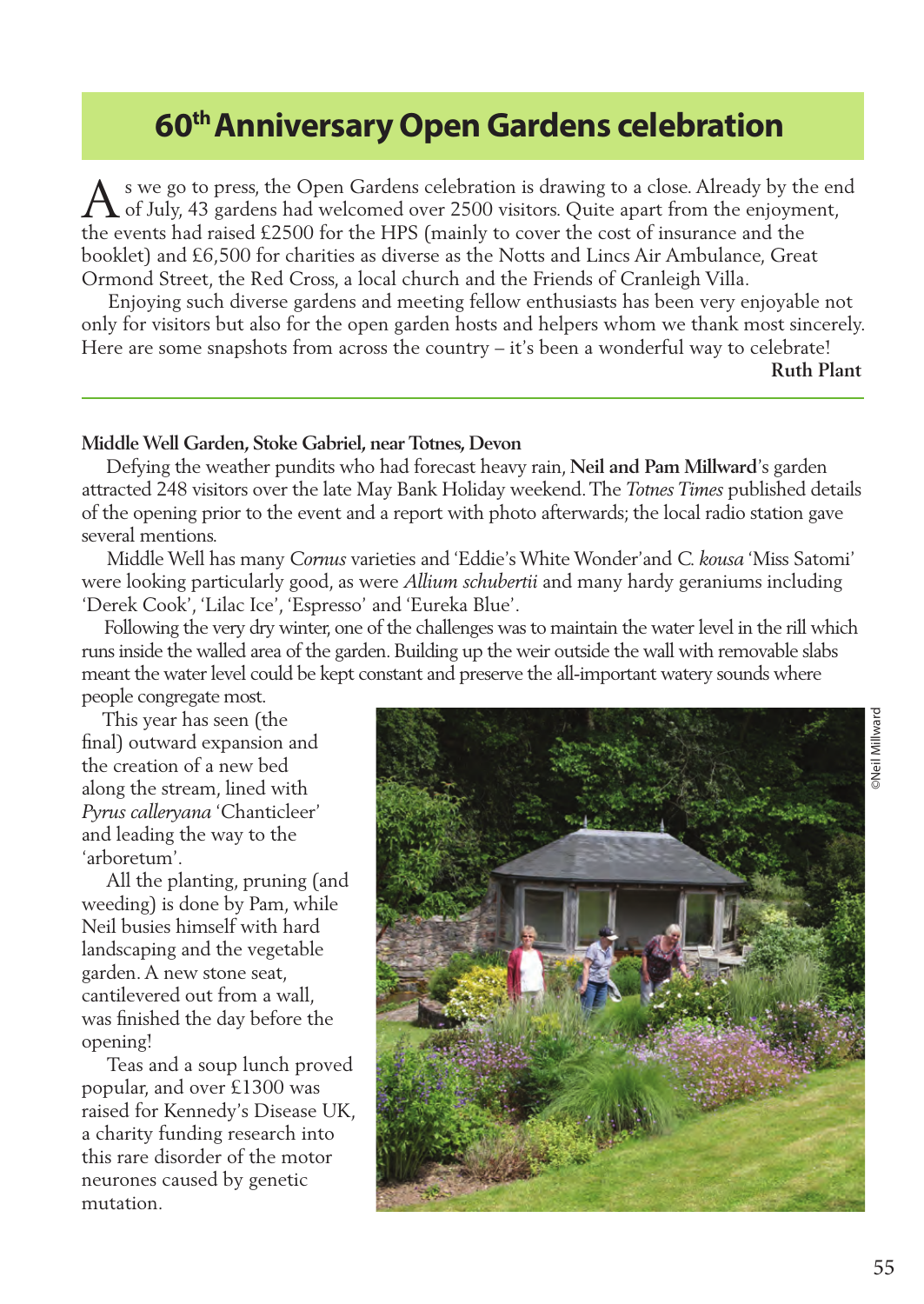

### **Wimbourne Road, Dorset**

 **Marie Fitzwalter** opened her garden for the very first time for this HPS anniversary celebration. Assisted by friends and family, 84 visitors were welcomed to her garden on a perfect summer's day.

 Marie said, "It was really lovely to have so many people enjoying our garden and taking the time relaxing with a cuppa, a piece of cake and chatting to friends new and old."

 In addition many plants were sold, raising funds for the HPS and a local charity.

# **Tilford House, Hognaston, Ashbourne**

 It was a day when the rain came down in torrents, but 53 people braved the weather to see a wonderful woodland garden. At first it must have seemed a real challenge to garden 1.5 acres in a very shady area alongside a deep, fast running stream, and certainly the land is very boggy. But **Peter Gardner** provided a masterclass in how to make a shady, wet site colourful and beautiful. There were literally hundreds of primulas, blooming in orange, apricot, pinks and reds and all shades in-between; they were interplanted with shrubs and hostas and at no time did it feel as if one plant was getting the upper hand and crowding out the rest, a real achievement. On top of that the hostas showed no sign of slug damage, causing visitors to wonder again and again 'How does he do that?!'

 Out of the deluge, the valiant tea team kept visitors warm with refreshments and despite the weather everyone had a splendid time. A lovely way to celebrate hardy plants, gardening, and the Society. Peter's charity was the local church, St Bartholomew's, who were delighted.

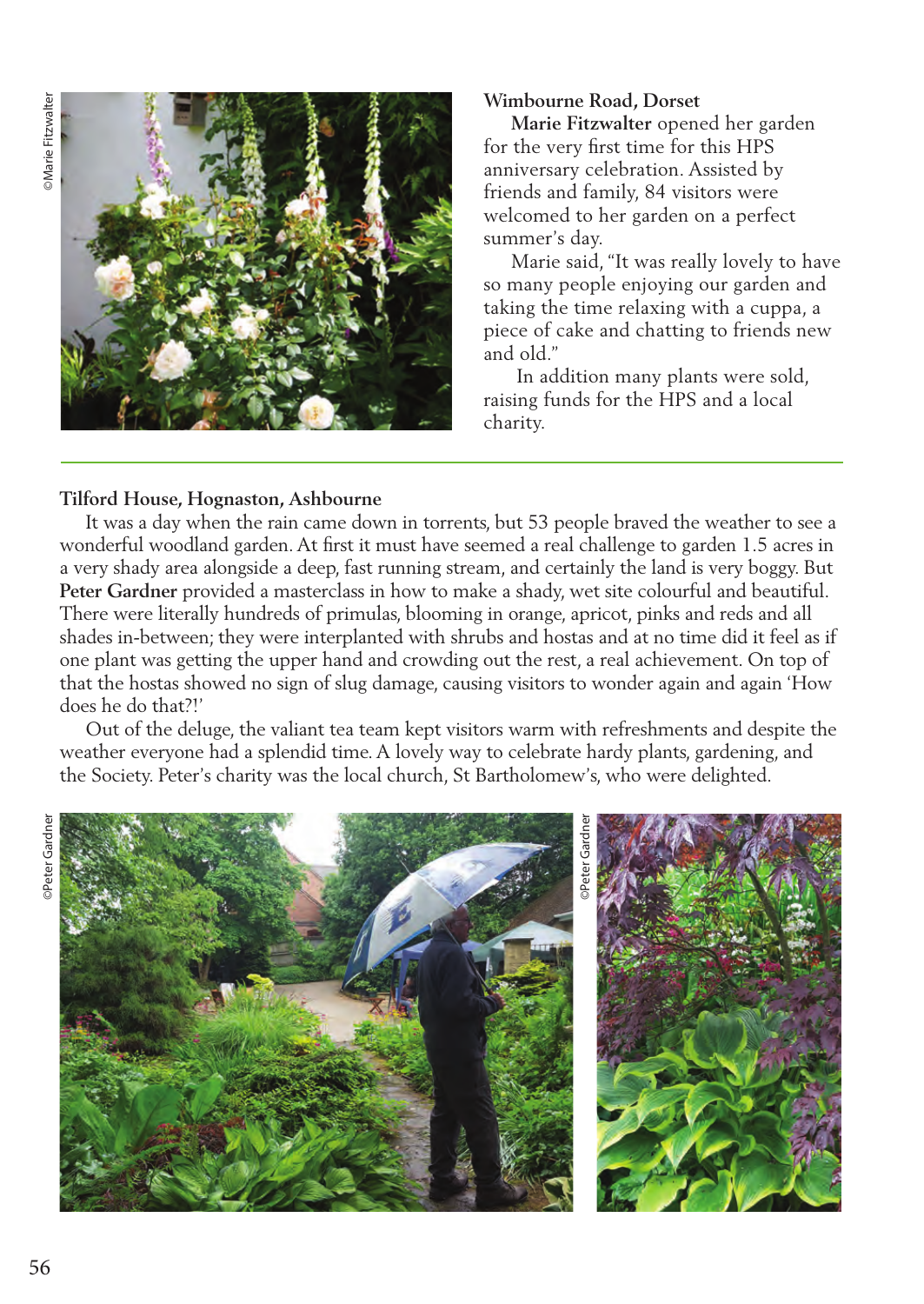# **Sapling Cottage, Blandford Forum, Dorset** –

 **Elaine and Mike Lofthouse**'s garden was open, along with 15 others, for Blandford Hidden Gardens. It was the 10th year for the event and the second time they have opened Sapling Cottage in the 2 years since they moved in. The day was overcast and cooler than earlier in the week but the event proved popular, with 345 visitors during the day. The first visitors were none other than HPS chairman Cathy Rollinson and her husband Graham, who went on to visit all the Hidden Gardens before heading home to Surrey.

 Sapling Cottage is situated on one of the few remaining private burgage plots in the town. Many visitors were surprised that there was a garden at all behind the shops and commented on the old brick, flint and dressed-stone boundary wall and the marvellous view from the garden of the parish church tower among the rooftops. Lots of plant names were requested and HPS mentioned frequently.

 Teas, plant sales and a donation bucket brought in funds for the Dorset & Somerset Air Ambulance. At the end of an exhausting but enjoyable day Elaine and Mike said it was all worthwhile and they'd enjoyed sharing their garden with so many appreciative visitors.



### **Yew Tree Cottage, Staffordshire**

 The weather held fine for **Ruth and Clive Plant**'s Garden Open. The country garden of 1/3 acre is split into his (vegetables) and hers (ornamental) and is divided into rooms with yew hedging and plenty of benches which the gardeners never seem to find time to sit on!

 The stars of the show were undoubtedly the Angel's Fishing Rods, *Dierama*, as Ruth has over 60 species and cultivars in a National Collection. Ruth's interest started with just a few plants which she popped into a gravelly area when she was tired of falling over them in their pots, and they flourished. The site provides enough water once the plants had their roots down, there was little competition from other plants and, surprisingly, it wasn't particularly sunny.



*Dierama pulcherrimum*

©Ruth Plant